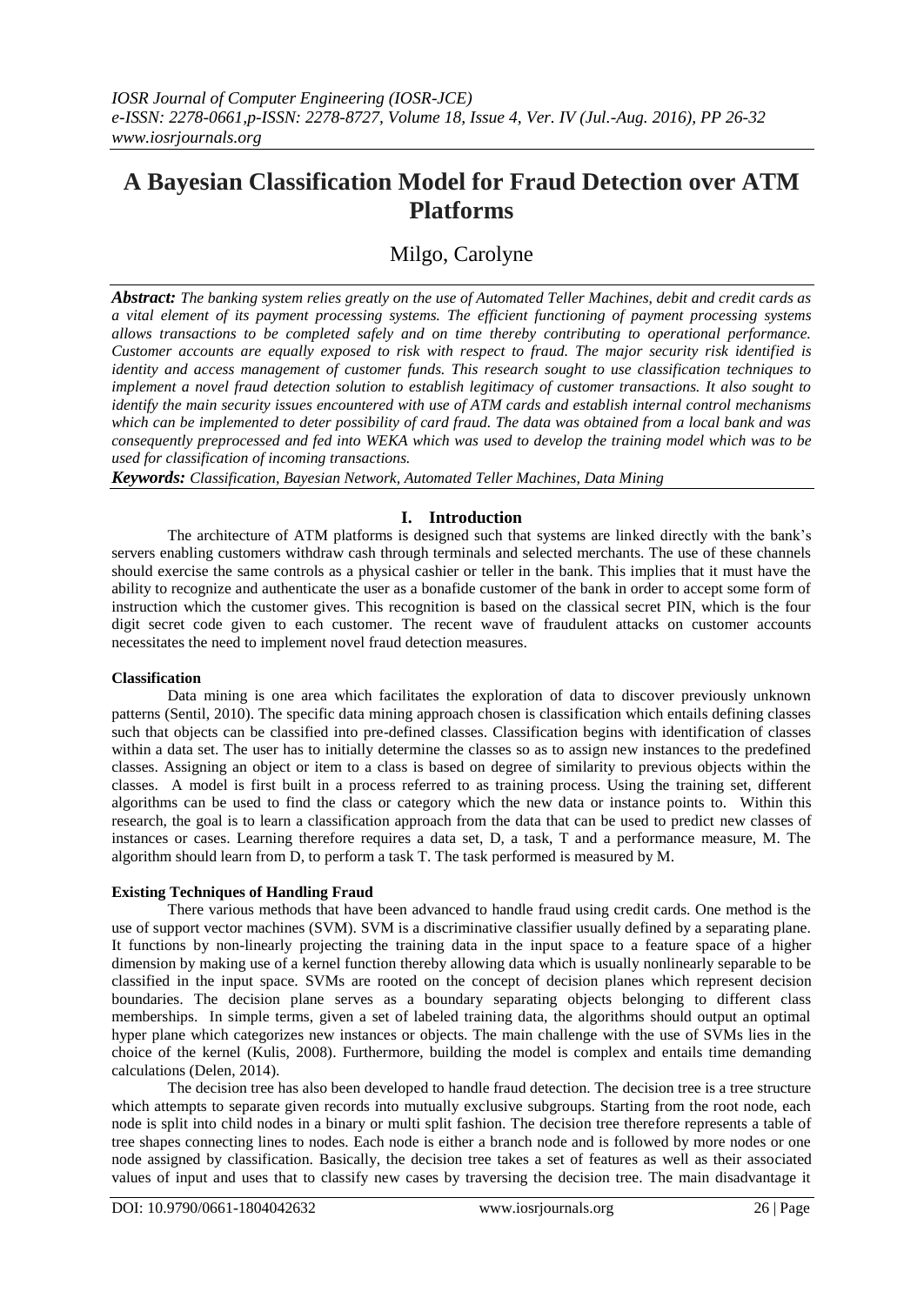presents is instability since small changes or variations in the data may result in the generation of a completely different tree. Decision trees are also susceptible to the over fitting problem where the classifier generates a classifier which perfectly fits the training data but has lost the capability of generalizing instances not presented during training. The advantage of decision trees is with reference to its white box approach which represents techniques that are easily interpretable. The advantages of employing white box approaches include increasing user confidence in prediction and ease of grasping insight regarding the classification problem (Barros, Carvalho, & Freitas 2015). SVMs and neural networks are examples of techniques which use the black box approach where results are more difficult to interpret (Russell, Meadows & Russell, 2008; Tiwary, 2015; Pun, 2011). The Naïve Bayes is a supervised learning method which uses a training data set with known target classes to predict the classes of future instances. It is a powerful probabilistic method which is superior in its speed of learning. The naïve Bayes assumes that the presence or absence of a particular attribute of a set is not based on the presence or absence of any other attributes in the same set. The method is named 'naïve' because it naïvely assumes independence of the attributes given the class. Classification is done by applying the Bayes rule to compute the probability of the correct class given a set of attributes of a credit card transaction as follows<br>  $(Fraud\&Evidences) = \frac{P(Evidences\&Fraud)\times P(Fraud)}{P(Evidences)}$ 

An advantage of the Naïve Bayes classifier is that it only requires a small amount of training data to estimate the parameters (means and variances of the variables) necessary for classification. It is simple to implement and fast to train. Naïve Bayes is considered robust to noisy data as well as missing data.

The K*-Nearest Algorithm is a lazy learning* algorithm that stores available instances and classifies new instances or cases based on a similarity measure. *k*NN is an example of an instance based learner. The nearest neighbor classification technique entails a process where each new instance is compared to existing ones using a distance metric. The closest existing instance is used to assign the class to the new one. The main disadvantage is with respect to the fact that it is computationally intensive, especially when the size of the training set grows. *k*NN is time consuming as the distances between the target instances and all the instances in the training data needs to be calculated. It does not perform well in high dimensional data and because of its lazy learning strategy.

# **II. Bayesian Classification Model**

The chosen classification technique is Bayesian Network. Bayesian networks are directed cyclic graphs which have nodes representing variables which may be observable parameters or unknown variables. Each node is associated with a probability function that takes as input a particular set of values for the node's parent variables and gives the probability of the variable represented by the node. The Bayesian Network provides a compact representation of joint probability distributions. The advantage is drawn from its representation power and generalization. Other predictive classification methods focus on learning only the relationship between the class label and input variables. In contrast, Bayesian Networks represent the joint probability distribution over the class label and input attributes. They also offer good generalization with limited training data (Mittal & Kassim, 2007).

Bayesian networks ease many of the theoretical and computational difficulties of rule based systems by utilizing graphical features for representing and managing probabilistic knowledge. They also have the ability to handle incomplete data sets. Bayesian networks can predict the class label when only partial information about the attribute is available. Bayesian belief networks are very effective for modeling situations where information about the past and/or the current situation is vague, incomplete, conflicting, and uncertain, whereas rule-based models result in ineffective or inaccurate predictions when the data is uncertain or unavailable (Mittal & Kassim, 2007). The process flow is indicated in figure 1.1 details the implementation of the solution

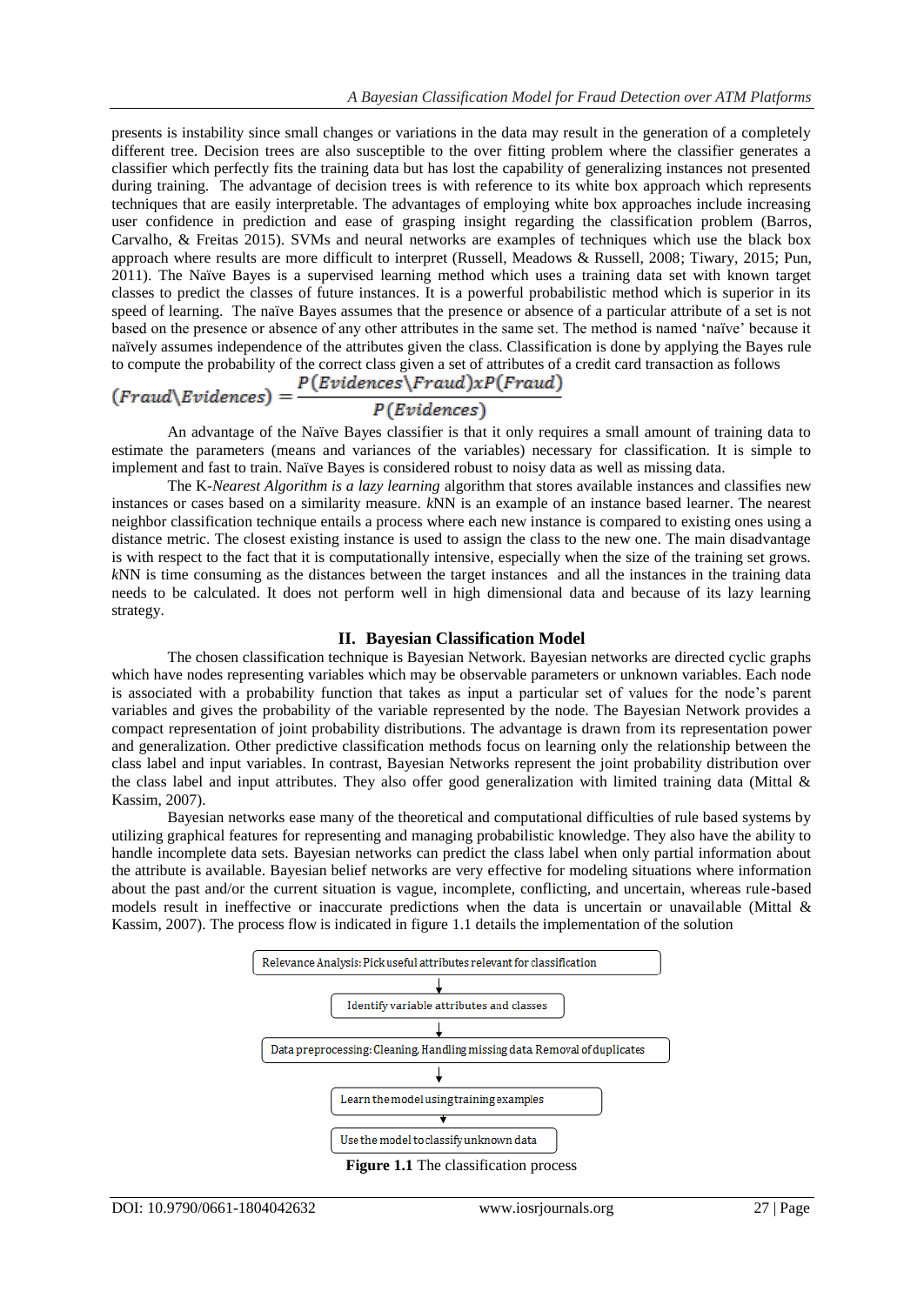WEKA (Waikato Environment for Knowledge Analysis) is a machine learning toolkit developed by Waikato University, New Zealand. It is equipped with a collection of data preprocessing and modeling techniques. It has the ability to provide the missing value treatment, eliminate noise, split data, sort the sample and reduce dimensions. It equally supports combination of embedded algorithms. WEKA effectively delivers on data visualization, the mining process visualization as well as result visualization hence enhancing comprehension and evaluation.

The classification model was built using WEKA. It should be noted that WEKA offers a black box approach with respect to the computational details of the classifier. The Bayesian Network Classifier was chosen for this task. Ideally, almost every vast block of data contains anomalies is incomplete attribute wise and maybe even holds redundancies. The building of the purified training block for Bayesian Net Classifier incorporates three major parts: data validation attributes selection and handling of missing attributes. The attributes selected were considered of importance in the data mining process and building of the model. The model was developed using results from WEKA and thereafter imported to Java to allow classification of incoming transactions.



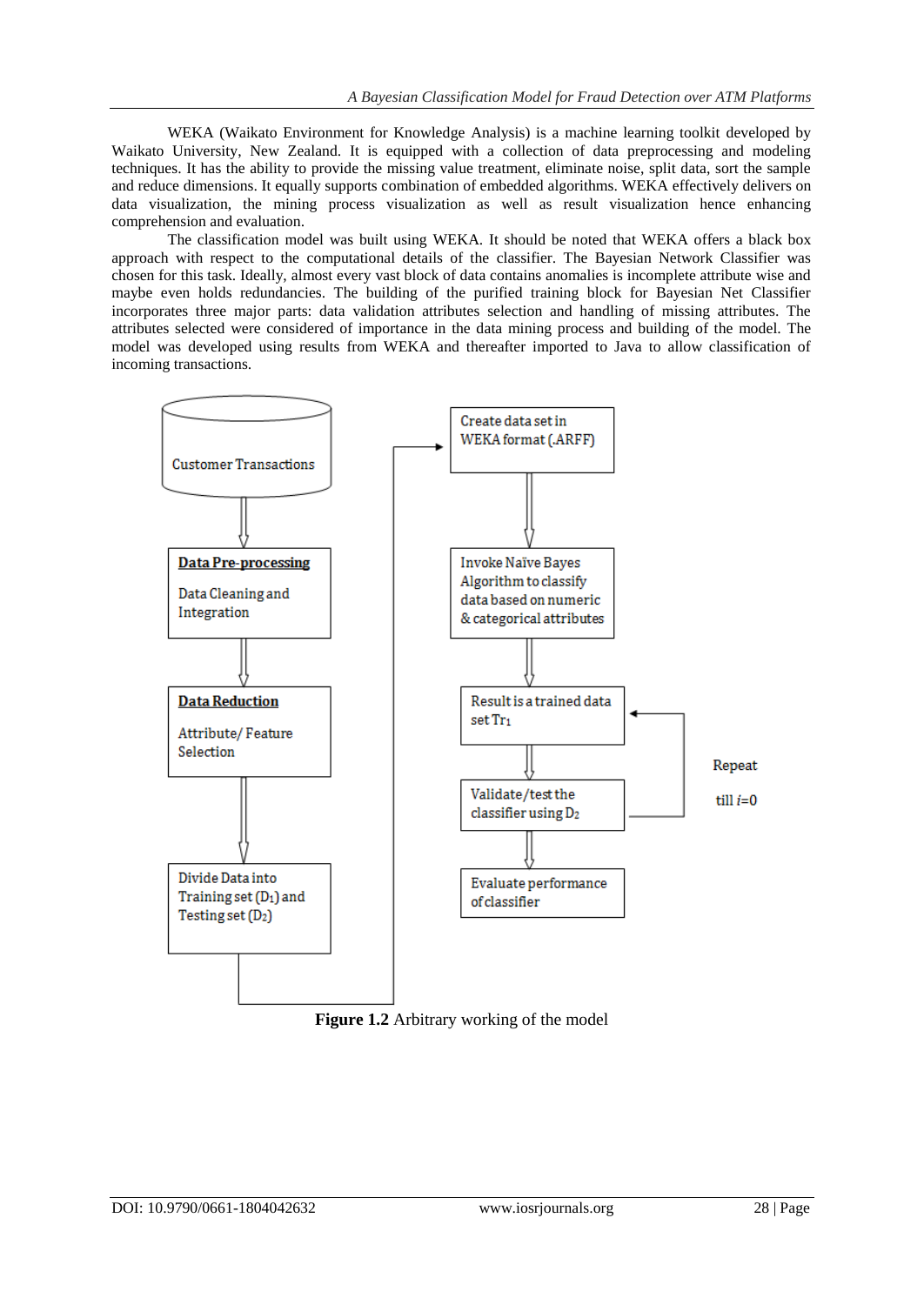

**Figure 1.3** Breakdown of the solution

# **Description of the Data**

The data collected contains attributes relating to transactions. The identified attributes for the classifier include the transaction time, city, country, currency type, amount, transaction details, postings status represented by approved or rejected as well as return codes which indicate the reason for transactions being declined. The data set is labeled and thereby customer transactions can be identified as fraudulent or legitimate. The test data that is used to establish the accuracy of the data is also labeled only that the class labels are removed to measure how well the classifier performs.

The data obtained in .xls (spreadsheet) format was cleaned and coded and converted into .CSV files. The data was grouped according to the card number or target number which was a unique identification for each customer typically represented by a 12 digit code. WEKA permits processing of files in .CSV format. A total number of 972 instances was used to create the model. Based on the data collected, each customer had a value in the attributes identified for building the classifier.

# **Evaluating the Classifier**

The classifier revealed the following as shown in figure 1.4. The rate of incorrectly classified instances stood at 0% while the correctly classified instances were 100%. The percentage of correctly classified instances is often called the accuracy or the sample accuracy. The confusion matrix indicates 0 as the number of False Negatives and False Positives which means that there were no instances falsely classified into the defined classes. The error rates in WEKA are ideally used for numeric prediction and not the classification task itself.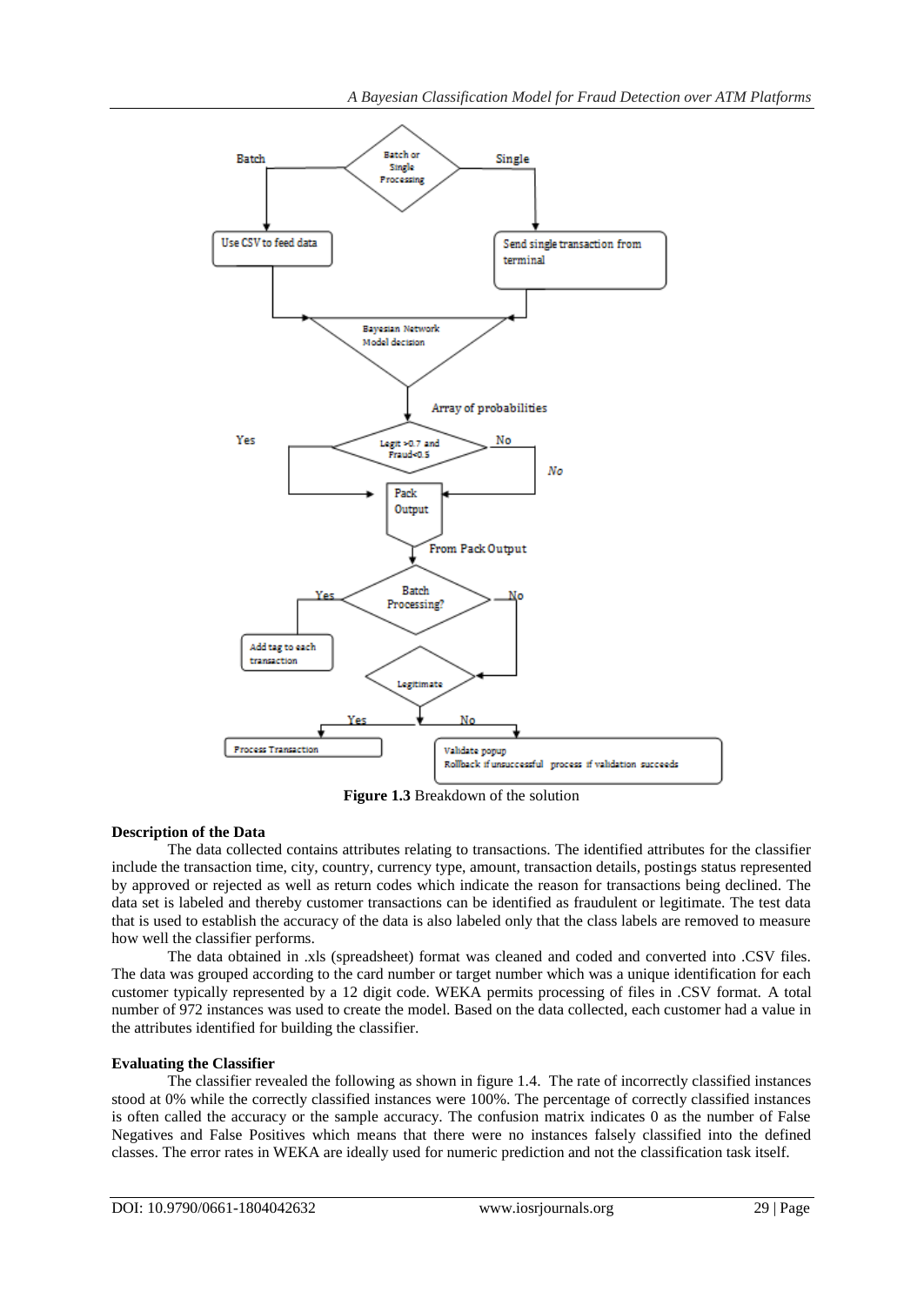| Classifier output                                                                     |                                                                                             |    |                                            |                  |              |                      |       |
|---------------------------------------------------------------------------------------|---------------------------------------------------------------------------------------------|----|--------------------------------------------|------------------|--------------|----------------------|-------|
| --- Evaluation on training set ---<br>$==$ Summary $==$                               |                                                                                             |    |                                            |                  |              |                      |       |
|                                                                                       | Correctly Classified Instances                                                              |    |                                            | 972              |              | -56                  |       |
|                                                                                       | Incorrectly Classified Instances                                                            |    |                                            | $\Omega$         |              | s.                   |       |
| Kappa statistic                                                                       |                                                                                             |    |                                            |                  |              |                      |       |
| K&B Relative Info Score                                                               |                                                                                             |    | 97011.8887 %                               |                  |              |                      |       |
| <b>K&amp;B</b> Information Score                                                      |                                                                                             |    | 860.7204 bits                              |                  |              | 0.8855 bits/instance |       |
| Class complexity   order 0                                                            |                                                                                             |    | 861,9256 bits                              |                  |              | 0.8868 bits/instance |       |
|                                                                                       | Class complexity   scheme                                                                   |    |                                            | $0.9805$ bits    |              | 0.001 bits/instance  |       |
| Complexity improvement<br>(Sf)                                                        |                                                                                             |    | 860.9451 bits                              |                  |              | 0.8857 bits/instance |       |
|                                                                                       | Mean absolute error<br>Root mean squared error<br>Relative absolute error                   |    |                                            | 0.0005<br>0.0147 |              |                      |       |
|                                                                                       |                                                                                             |    |                                            |                  |              |                      |       |
|                                                                                       |                                                                                             |    |                                            | $0.1281$ \$      |              |                      |       |
|                                                                                       | Root relative squared error<br>Total Number of Instances<br>Ignored Class Unknown Instances |    | $3.1909$ \$<br>972<br>1.                   |                  |              |                      |       |
|                                                                                       |                                                                                             |    |                                            |                  |              |                      |       |
|                                                                                       |                                                                                             |    |                                            |                  |              |                      |       |
| --- Detailed Accuracy By Class ---                                                    |                                                                                             |    |                                            |                  |              |                      |       |
|                                                                                       |                                                                                             |    | TP Rate FP Rate Precision Recall F-Measure |                  |              | ROC Area Class       |       |
|                                                                                       | п.                                                                                          | n. | $\mathbf{1}$                               | п.               | 1.           | п.                   | Frand |
|                                                                                       | 1                                                                                           | o  | 1.                                         | 1.               | 1.           | 0.998                | Legit |
| Weighted Avg.                                                                         | 1.                                                                                          | C. | $\mathbf{1}$                               | 1.               | $\mathbf{1}$ | 0.999                |       |
| === Confusion Matrix ===                                                              |                                                                                             |    |                                            |                  |              |                      |       |
| $b \leq -$ classified as<br>a.<br>296.<br>$0 \mid a =$ Fraud<br>$0.676$   $b =$ Legit |                                                                                             |    |                                            |                  |              |                      |       |
| $\epsilon$                                                                            |                                                                                             |    |                                            |                  |              |                      |       |

**Figure 1.4** Evaluation on the training set

### **Introduction of the Test Set to Establish Accuracy**

A test set in the format of a .CSV file was introduced to the model. The test set was used to evaluate the performance of the model. The test set had known classes (that is fraudulent and legitimate) which were ignored during the test phase to identify the possible classes which the model would classify the test data set. The data set for testing contained 1300 instances which were previously labeled. Upon running the classifier, the number of instances correctly classified amounted to 1103 instances. The remaining instances, 197, were incorrectly classified hence giving the classifier an accuracy of 84.85%. The incorrectly classified instances represent transactions which were legitimate classified as fraudulent or those that were fraudulent incorrectly classified as legitimate.



Figure 1.5 Graph of transaction time Vs. class

The figure 1.5 depicts the fact that legitimate and fraudulent transactions did not have defined transaction times as captured in the data. Fraudulent and legitimate transactions thereby did not have unique times meaning that they had equal distribution irrespective of the class the transactions belonged to.

# **Transaction country Vs. Class**

Figure 1.6 demonstrates the visualization of the relation between the transaction country and the class indicates a higher level of fraudulent transactions for Kenyan Cardholders were perpetuated in countries outside Kenya notably Rwanda, Tanzania and Uganda. This means that there was a higher probability of a transaction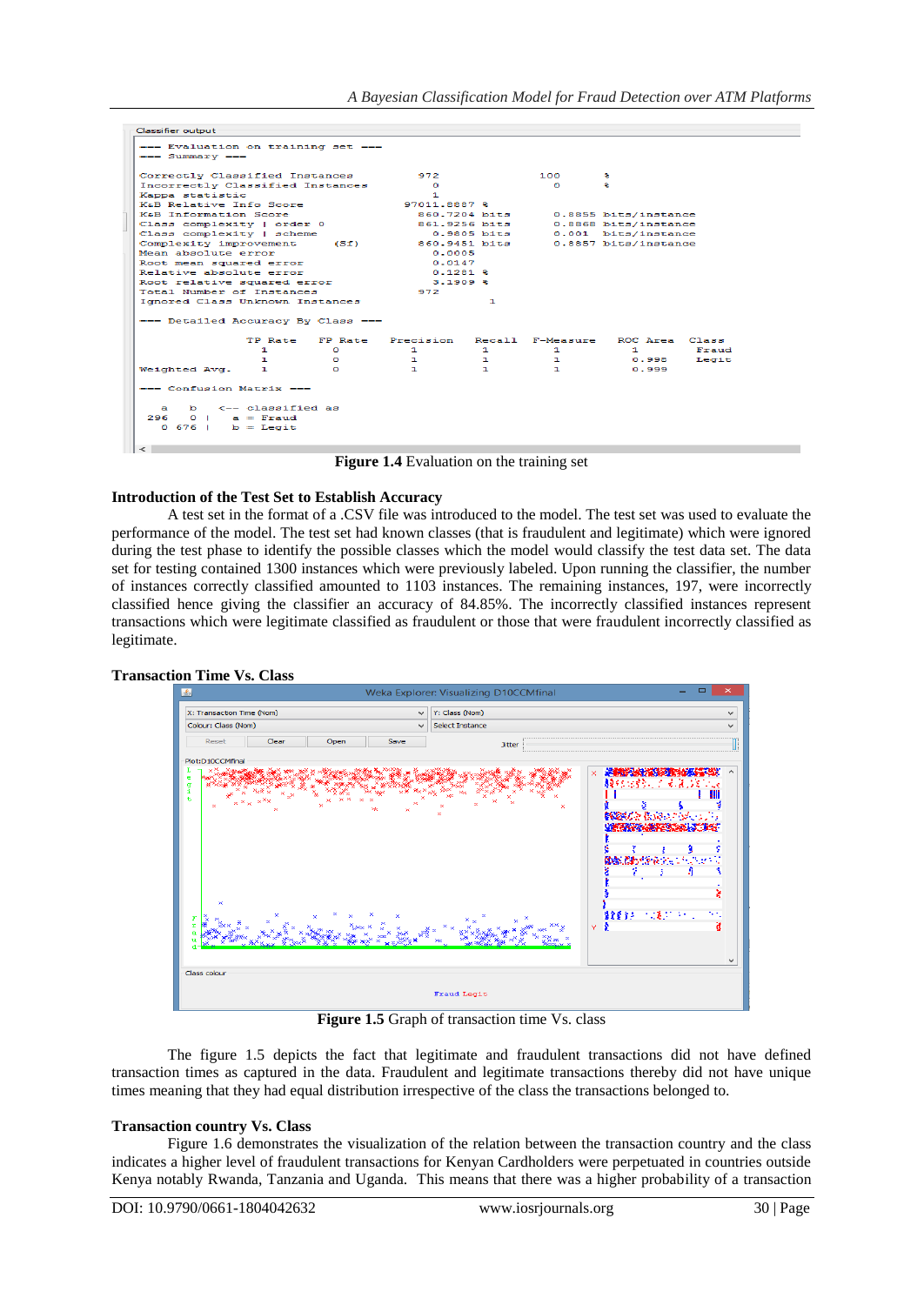being fraudulent if it was undertaken in the adjacent countries for ATM cards which belonged to Kenyan registered account holders.



**Figure 1.6** Graph of transaction country Vs. class

# **Transaction Currency Vs. Class**

The model generated by WEKA indicates that transactions often settled by the Kenya Shilling currency had chances of being fraudulent or legitimate as indicated in figure 1.7. Transactions settled in Rwandan Franc, Ugandan Shillings and Tanzanian Shillings were likely to be fraudulent as demonstrated in figure 1.7. Transactions involving the use of USD currency registered minimal legitimate transactions and a higher number of fraudulent transactions.



**Figure 1.7** Graph of transaction currency Vs. class

# **III. Discussion of the Findings**

The main security issues associated with the use of ATM based systems in card fraud entailed the existence of counterfeit cards which were reproduced for legitimate customers for use in unauthorized account access. The cards vulnerable for alteration were the cards not compliant with the EMV technology. Counterfeit card fraud basically entailed material change to a debit or credit card involving cloning and altering and replacing data contained in the card in order to allow illicit transactions concurrently or subsequently. Stolen